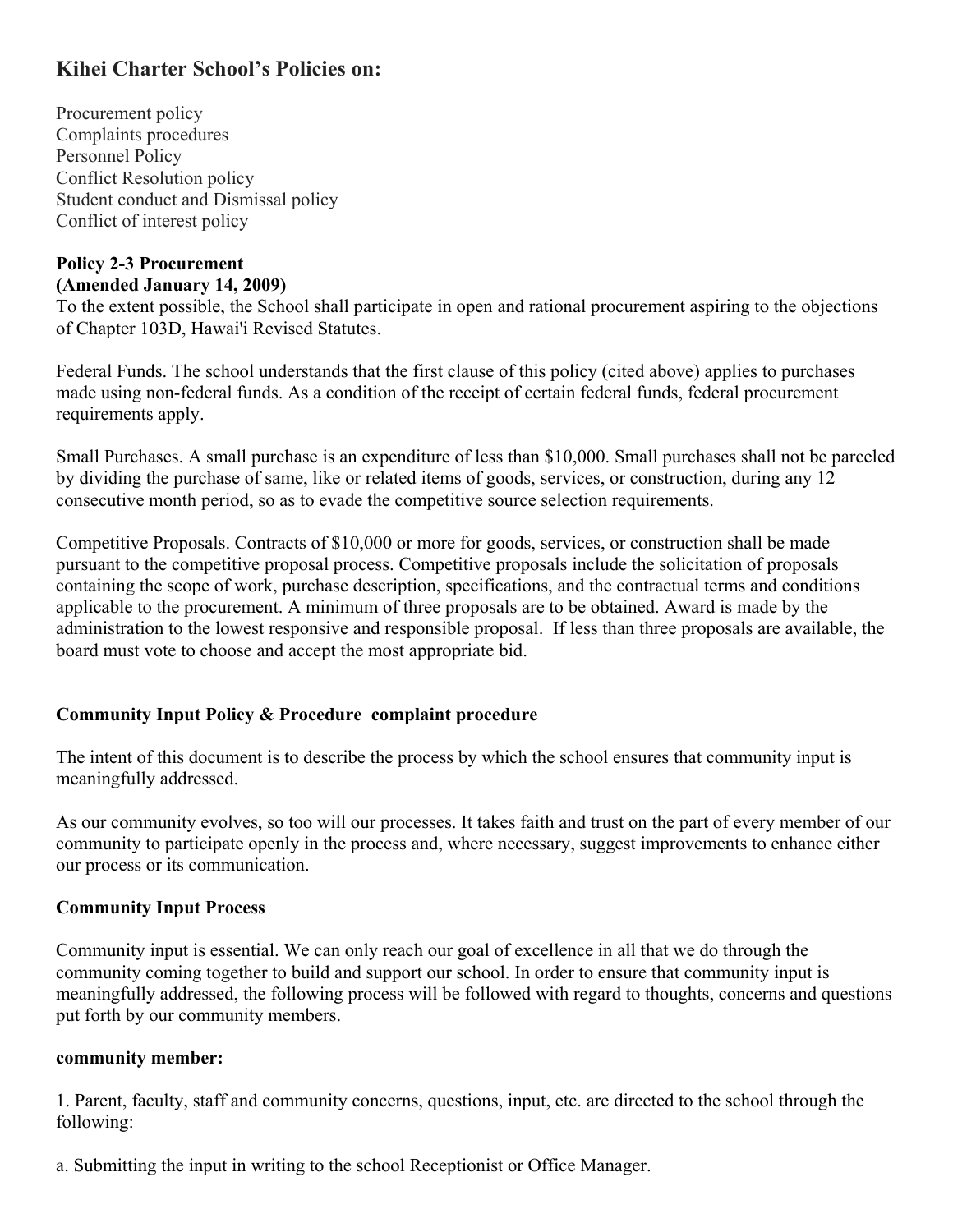b. The Receptionist or Office Manager forwards the written input to the appropriate committee or person via email.

2. Input received regarding a faculty or staff member will be processed in a manner consistent with union negotiated contracts and employee confidentiality rights. Documents will be kept in a separate file, and will be added to the official employee file as permitted and provided for in applicable union negotiated contracts.

# **Chapter 3 – Policies on Personnel**

### **Policy 3-1 New Employee Training**

Upon hire, all new employees will be provided with an employee handbook which details work expectations, benefits and other information. In addition, relevant training to assure compliance with federal and state laws and local school board policy will be provided.

### **Policy 3-2 Policy on Employment Contracts**

The Board must review and approve the contracts of every person employed at the school.

# **Conflict Resolution Policy**

Background

The intent of this document is to describe the fundamental agreements we hold as a community about how to resolve differences of opinion and the process we will use to ensure that every member of our community has an appropriate, safe and respectful forum in which to bring concerns for resolution.

As our community evolves, so too will our processes. It is not possible to describe every situation in which differences will arise, nor to prescribe the best way to handle each situation or dispute. It takes faith and trust on the part of every member of our community to participate openly in the process and, where necessary, suggest improvements to enhance either our process or its communication.

### **Conflict Resolution**

The three steps defined below are not the only means of exploring and resolving the healthy variety of viewpoints within our community. In fact, we expect most matters to be raised and resolved through the everyday work of our teachers, staff, parents and the committees that serve them. This process should therefore be placed within the wider context of the overall governance of our school community, and only called upon where the best intentions of people to work collaboratively become stuck.

### **Fundamental Agreements**

If this process is to be successful, there are certain agreements about the way we resolve our differences by which everyone must abide:

• We acknowledge the importance of open, constructive and direct communication for the purpose of strengthening our community;

• We believe in fostering an environment where conflicts are seen as opportunity for growth and are embraced for the creative ideas that come from it;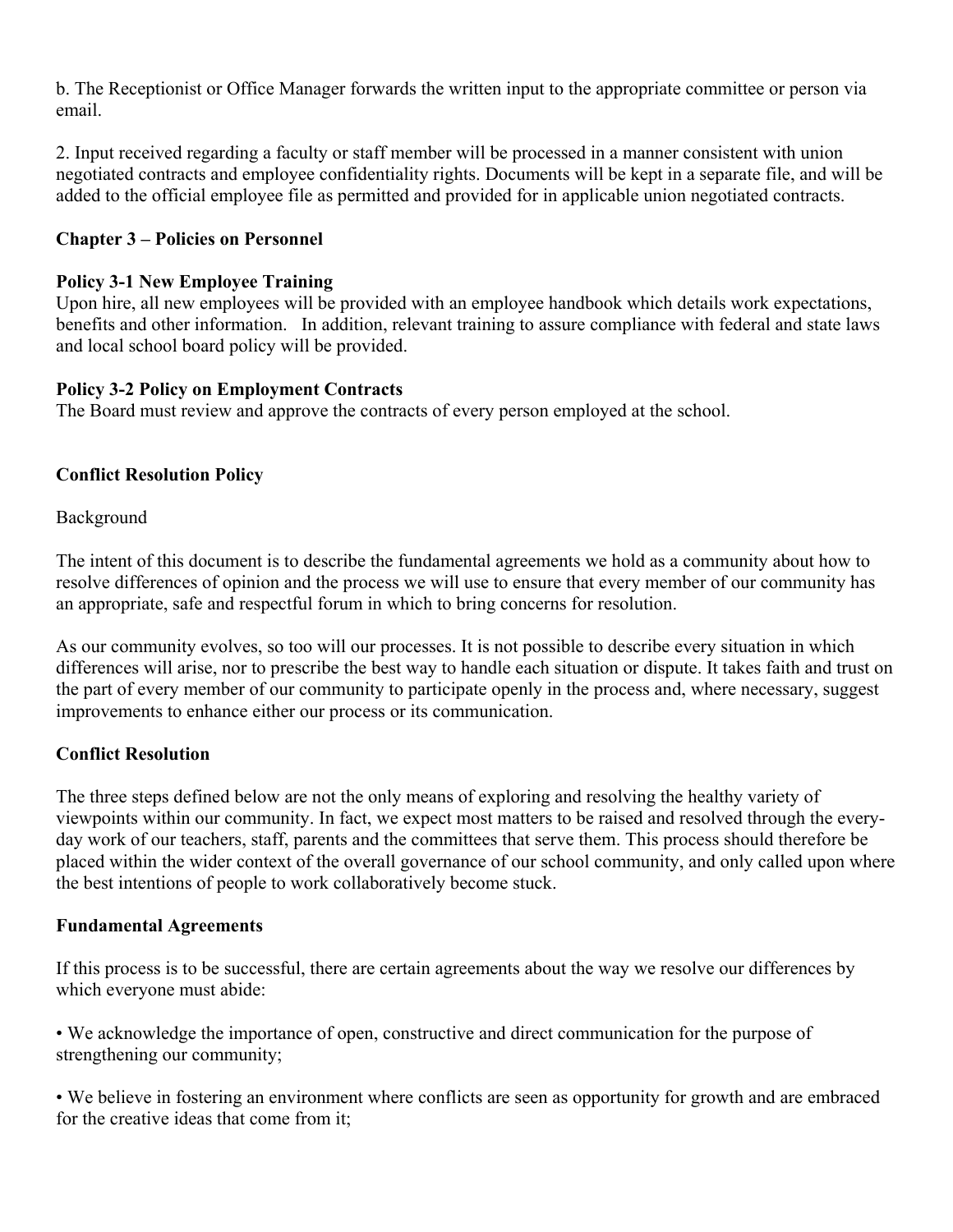• We believe that differences of opinion are a fundamental source of the social dynamic within a community and must be expressed in order to be explored;

• We will operate according to the belief that truth will emerge from a process based on caring, creative, critical thinking and a willingness to respect and challenge one's own viewpoints as well as accepting the views of others;

• We seek to find solutions that always keep concern for our children in focus and which balance a willingness to be flexible with staying true to the core values of our school;

• We expect all parties to maintain the utmost discretion and confidentiality when involved in a dispute so that all members of our community trust they can enter the process with respect;

• We respect the importance of time, patience and due process in achieving lasting resolutions; and

• We believe that disputes can only be resolved when there is a genuine desire and effort on the part of everyone involved to understand the various viewpoints and a commitment to work through the differences that underlie our disagreements.

# **Three-Step Process for Resolving Differences:**

# **Step 1: Direct Resolution:**

All members of our community are expected to strive to resolve differences through respectful dialogue and an honest exchange of the relevant facts and viewpoints between the people directly involved in the matter and within the framework of the normal day-to-day operation of the school.

Further steps in the process are built upon the foundation of this initial conversation or series of conversations.

# **Step 2: Administrative Resolution:**

If the matter is not resolved through Direct Resolution, an Administrative Resolution may be requested. All requests for Step 2 meetings must be in writing, and will describe as clearly and simply as possible relevant background to the dispute, including efforts already taken to resolve the matter.

The matter will be referred to the school administration who will facilitate a meeting, which will involve the person(s) requesting the meeting, the individual(s) with whom the person has concerns, and depending on the nature of the concern and based on the judgment of the administration, any other necessary parties.

If the alleged conduct at issue involves the health or safety of students or employees, then the employee against whom the complaint is made may be put on administrative leave pending the investigation.

# **Step 3: Grievance Committee Resolution**

This consists of the submission of a written complaint or grievance to the School Director, a temporary Grievance Committee may be formed to assist in investigation and resolution of the conflict or grievance. When the School Director forms the Grievance Committee, consideration will be given for the best composition to provide impartial resolution.

Members of the Committee may include staff members, teachers, administrators, parents, and/or outside mediators, depending on who is involved in the conflict or grievance. If the grievance involves the School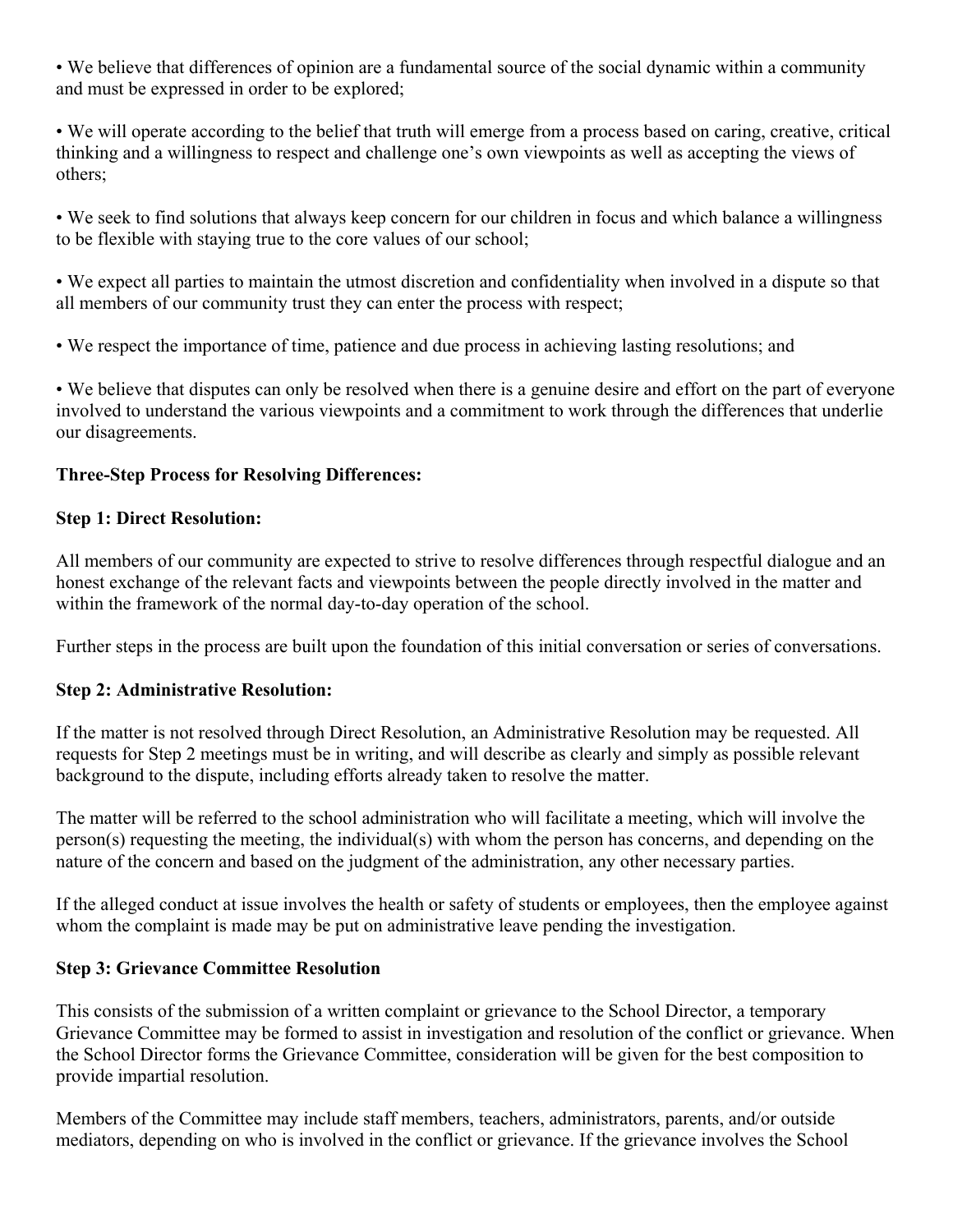Director, the Governing Board President will be responsible for arranging an appropriate Grievance Committee, or has the option of handling the resolution directly.

Where a matter is referred to Step 3, the request for the Step 3 meeting must outline the reasons why the previous steps were not considered successful and the additional input required to achieve resolution.

# **Step 4: Formal Resolution:**

If the matter is not resolved through steps 1-3, a Formal Resolution may be requested. All requests for Formal Resolution meetings must be in writing, and will describe as clearly and simply as possible relevant background to the dispute, including efforts already taken to resolve the matter, why previous steps were not considered successful and the additional input required to achieve resolution. Prior documentation will be forwarded to the Governing Board.

The Governing Board addresses all requests for Formal Resolutions. The GB will receive the written request and may request supplemental information if necessary. The resolution reached by the GB will be final.

It is our strong hope that we will be able to resolve all issues within these steps.

Our process is aimed at reaching a respectful conclusion that allows all parties to support the final decision, even where it may not be possible to reach complete agreement on all matters.

# **Communication & Documentation:**

In the case Steps 2-4:

• A written acknowledgement will be sent to the person requesting the meeting. Every effort will be made to bring people together for the meeting within two weeks of receiving the request.

• Minutes will be taken at all Steps 2-3 meetings and copies of the minutes will be provided to all people present at the meetings. The parties will be asked to sign a copy of the minutes to indicate that they are a true reflection of the conversation.

• Approved Board Minutes regarding Step 4 resolutions will be provided to the parties.

• Copies of the minutes from all meetings will be filed with the school administration.

### **Action Plan:**

We believe that improvements in the way we do things at Kihei Charter School can only come about if we follow through on the commitments we make during the meetings to resolve differences.

The meeting facilitator is responsible for documenting an action plan from the meeting (this may be part of the minutes) and noting the names of responsible parties for following through on issues, plans & strategies that arise from the meetings, as well as deadlines and a date for a closure meeting. These action plans (if different from the minutes) will be supplied to all parties. Any participant may raise a concern about follow through with the school administration if they believe these agreements are not being put into action.

5/3/13 Page 3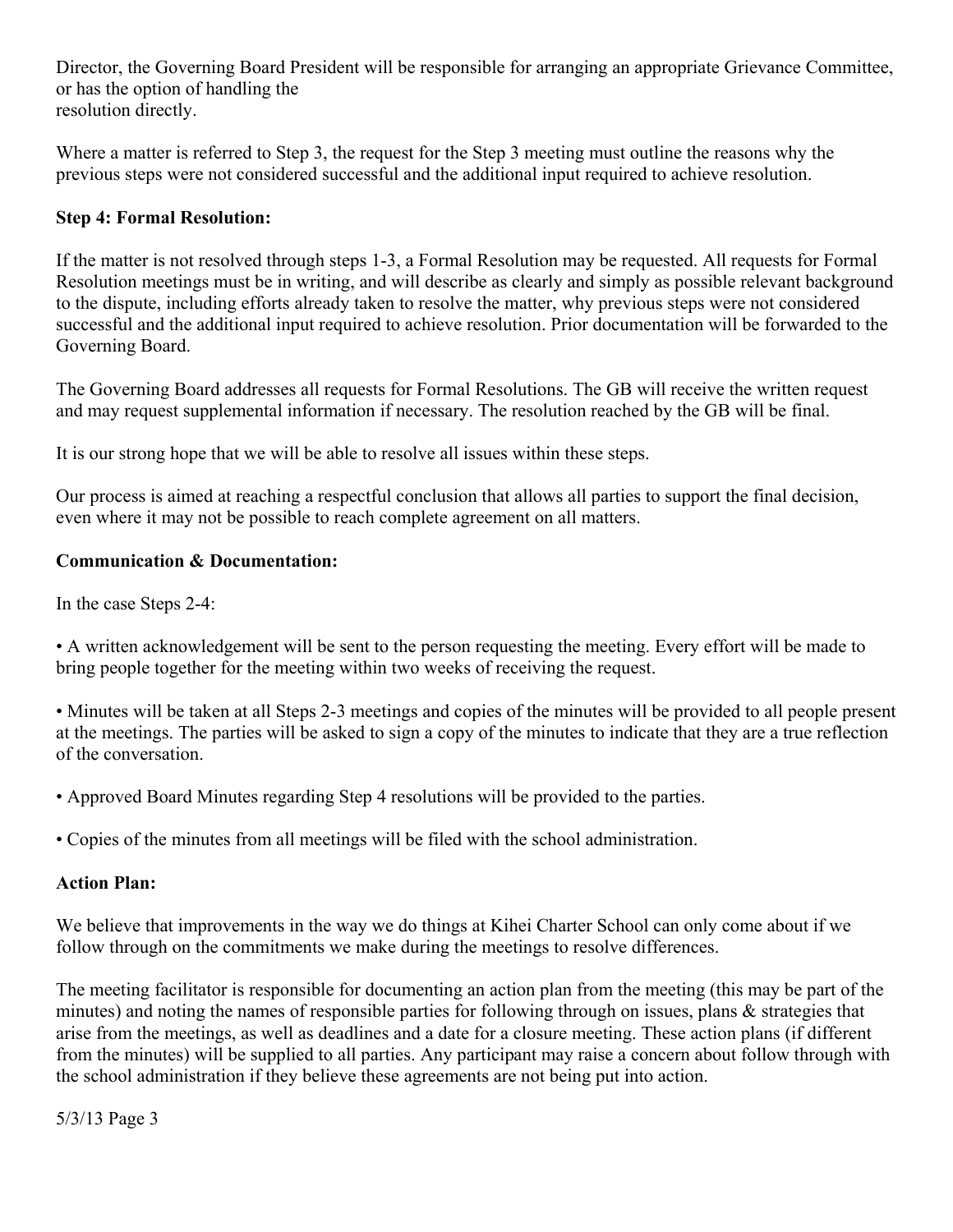# **1-16 Conflict of Interests**

### 1-16.1 Conflict Defined.

A conflict of interest exists when the interest or activities of any director may be seen as competing with the interests or activities of Kihei Charter School, or if a Director derives a financial or other material gain as a result of a direct or indirect relationship.

#### 1-16.2 Disclosure Required.

Any possible conflict of interest shall be disclosed to the Board of Directors by the Director concerned in an open, public session of the Board.

#### 1-16.3 Abstinence from Vote.

When any conflict of interest relates to a matter requiring action by the Board of Directors, the interested person shall call it to the attention of the Board and such person shall not vote on the matter, provided however, that any director disclosing a conflict of interest may be counted in determining the presence of a quorum at a meeting of the Board of Directors or a committee thereof.

### 1-16.4 Absence from Discussion.

Unless requested to remain present during the meeting, the person having the conflict shall retire from the room in which the Board or its committee is meeting and shall not participate in the final deliberation or decision regarding the matter under consideration. However, that person shall provide the Board or Committee with any and all relevant information as in the Board's or Committee's discretion is necessary for full deliberation and decision.

#### 1-16.5 Minutes.

The minutes of the meeting of the Board or committee shall reflect that the conflict of interest was disclosed and that the interested person was not present during the final discussion or vote and did not vote. When there is doubt as to whether a conflict of interest exists, the matter shall be resolved by a vote of the Board of Directors or its committee, excluding the interested person.

### 1-16.6 Annual Review.

A copy of this conflict of interest Policy shall be furnished to each Director who is presently serving the Kihei Charter School, or who may hereafter become associated with the Kihei Charter School. This policy shall be reviewed annually for the information and guidance of Directors. This annual review will also include a signature of acknowledgement of this review. Any new Director shall be advised of this Policy upon undertaking the duties of such office and be required to acknowledge this policy in writing.

### 1-16.7 Monetary Loans to Directors

Kihei Charter School shall not make any loan of money or in any way guarantee the obligation of any Director; provided, however, that Kihei Charter School may advance money to a director for expenses reasonably anticipated to be incurred in the performance of the duties of such director. Provided such individual would be entitled to be reimbursed for such expenses upon completion of the activity based on actual receipts of accrued expenses. All such monetary advances must be reconciled based on actual costs at the completion of the activity.

### 1-16.8 Self-Dealing Transactions

Except as provided in subsection 1-16.9 below, the Board shall not approve a self-dealing transaction. A selfdealing transaction is a transaction to which the Kihei Charter School is party and in which one or more of the directors has a material financial interest.

### 1-16.9 Approval of Self-Dealing Transactions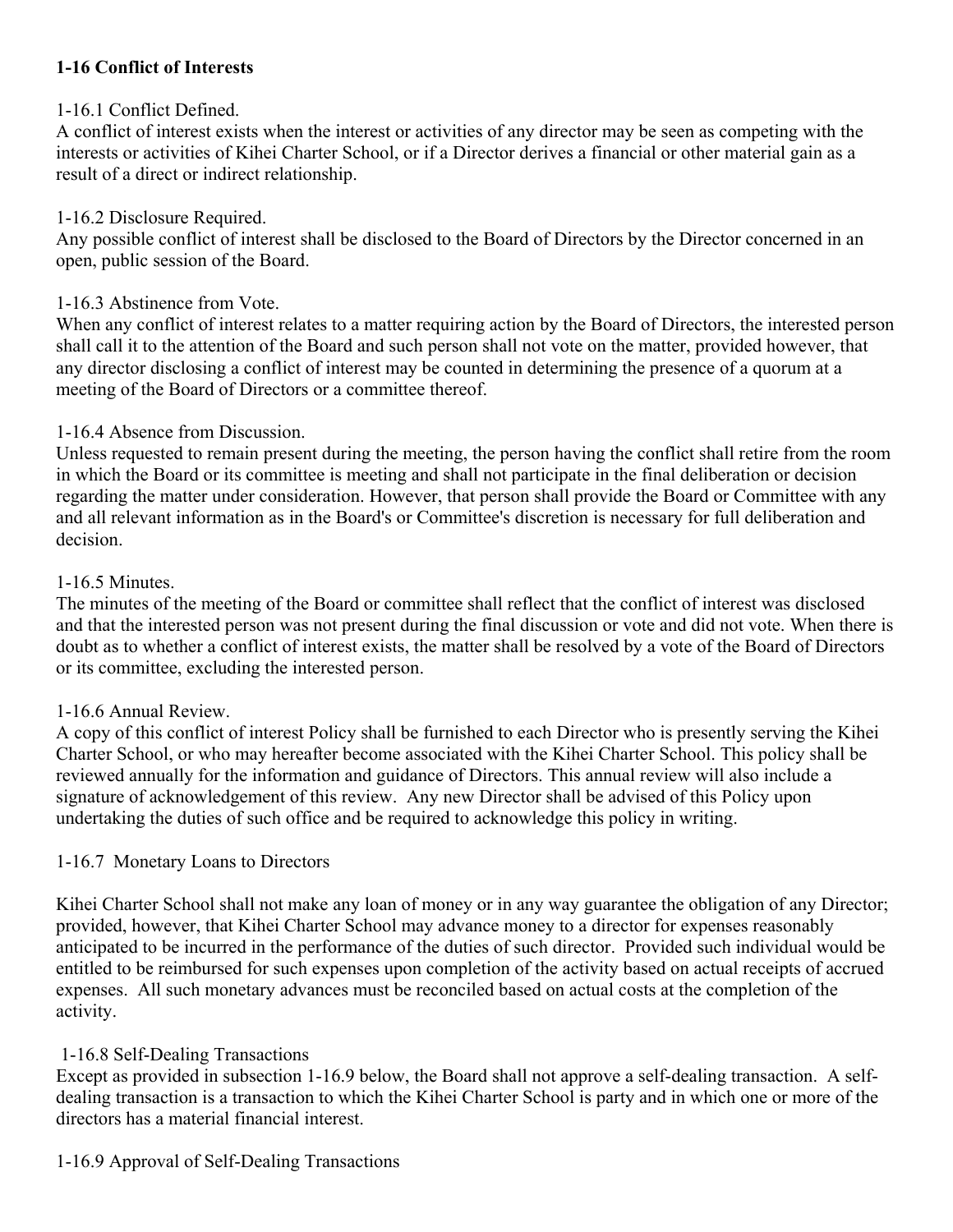The Board of Directors may approve a self-dealing transaction if the Board determines that the transaction is in the best interest of the Kihei Charter School and is fair and reasonable. Such determinations must be made by the Board when, with knowledge of all material facts concerning the transaction and the director's interest in the transaction, the Board concludes in good faith that this Kihei Charter School could not have obtained a more advantageous arrangement with reasonable effort. The transaction may be approved by a super-majority vote of the Directors.

#### **Student Conduct and Dismissal Policy** Kihei Charter School – Student Handbook 2013-14, page 16

#### **Overview**

The Kihei Charter School Board of Education is committed to encouraging and enforcing the highest standard of behavior among its student body. The Board believes schools reinforce the important community values of respect, responsibility, self-reliance, trust and tolerance. To that end, all students have a right to:

- To be treated with respect and courtesy
- Learn without disruption
- Attend each class every day
- Feel safe in their school
- Be taught without disruptions

It is the expectation of the school that all students will:

- Demonstrate behavior that is appropriate to their learning environment
- Demonstrate respect for others
- Consistently adhere to school and teacher expectations
- Maintain an appropriate learning environment for all

The school utilizes Hawaii's State Board of Education Administrative Rules Chapter 19: Student Misconduct, Discipline, School Searches and Seizures, Reporting Offenses, Police Interviews and Arrests, and Restitution for Vandalism and Negligence as a guide for student conduct.

Families who wish to appeal a decision made by the administration may appeal to the Local School Board by submitting a request in writing to the LSB Chair and attending the next meeting of the LSB, which usually takes place the first Wednesday of every month at 4:00 in the 6th grade Lipoa facility. Please check the school's website for the LSB meeting calendar.

#### **The following are categories of the types of behaviors that students are to avoid:**

#### **Inappropriate Conduct**

Inappropriate school conduct refers to behaviors that are determined by school staff and faculty to cause minor class and school disruptions.

#### **Unacceptable Conduct**

Unacceptable conduct includes, but is not limited to: bullying, cutting class, harassment, insubordination, leaving campus without permission, possession of certain contraband, smoking/using tobacco, theft, trespassing, truancy, vandalism, inappropriate or questionable use of the internet or other technology tools, and habitual inappropriate behaviors (see description of inappropriate behaviors above).

Unacceptable contraband includes items that can disrupt school operations. Contraband will be confiscated. The following items are examples of unacceptable contraband:

- a. All articles that resemble weapons (including toys).
- b. Tobacco Products
- c. Cigarette Lighters and Matches.
- d. Gang related Items.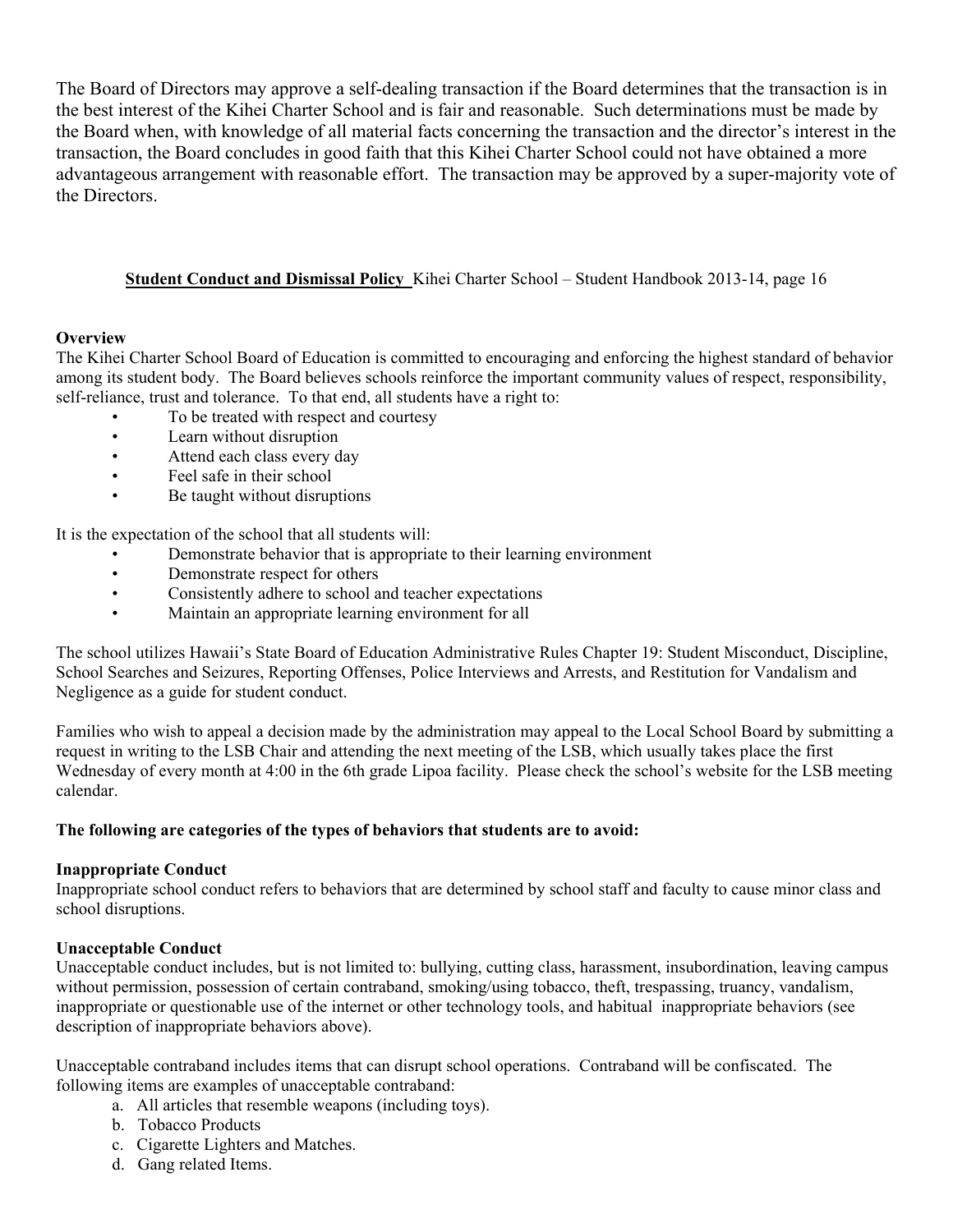- e. Pornographic Items.
- f. Clothing such as tee shirts that promote drugs, alcohol, tobacco or that have derogatory words or pictures regarding sexual or racial themes.
- g. Other items designated by the administration.

#### **Unlawful Conduct**

These include assault, burglary, possession or use of dangerous weapons, substances or instruments, extortion, possession or use of firearms, possession or use or sale of illicit or intoxicating substances, murder, property damage, robbery, sexual offenses, terroristic threatening, disorderly conduct, rendering of a false alarm, gambling, harassment, bullying, theft, trespassing, property damage or vandalism, forgery, hazing, and possession of certain contraband.

Contraband that is unlawful for school includes items that can cause bodily injury and/or are illegal to possess, such as:

- a. Fireworks
- b. Illegal substances
- c. Alcohol
- d. Weapons
- e. Instruments that are used or are threatened to be used as weapons
- f. Articles that resemble weapons (including toys) that are being used in a threatening manner

In compliance with the laws of the state of Hawaii, possession, use, sale, intent to sell, or distribution of drugs and/or alcohol is prohibited in school buildings, on school grounds, in school busses, and during school sponsored activities. Not only does the above constitute a major infraction of school rules, such offenses are unlawful and will be referred to the proper law enforcing authorities. These rules apply not only to all routine field trips, but also to school events held off school grounds and to all overnight trips as well.

**It is the policy of the Kihei Charter School Board of Education to maintain learning and working environment that is free from sexual harassment. The legal definition of sexual harassment is broad. Any sexually-oriented conduct, whether it is intended or not, that is unwelcome and has the effect of creating a learning environment that is hostile, offensive, intimidating, or humiliating to male or female students or staff may constitute sexual harassment. Sexual harassment by students or staff is strictly prohibited by law and is grounds for severe disciplinary action.** 

#### **Consequences for Behavior Infractions**

The school believes in progressive discipline. The possible consequences for inappropriate school behaviors may include, but are not limited to, the following:

- Student-teacher conference
- Phone call home
- Reflective writing
- Detention
- Student-parent-teacher conference
- Loss of privileges
- Short-term restrictions from activities with alternative assignments
- Behavior contract
- Crisis removal
- Suspension
- Student-parent-teacher-administration conference
- Long term alternate placement within a virtual learning environment
- Referral to the local school board

Disciplinary actions, such as behavior contracts for example, may be carried over to the following school year.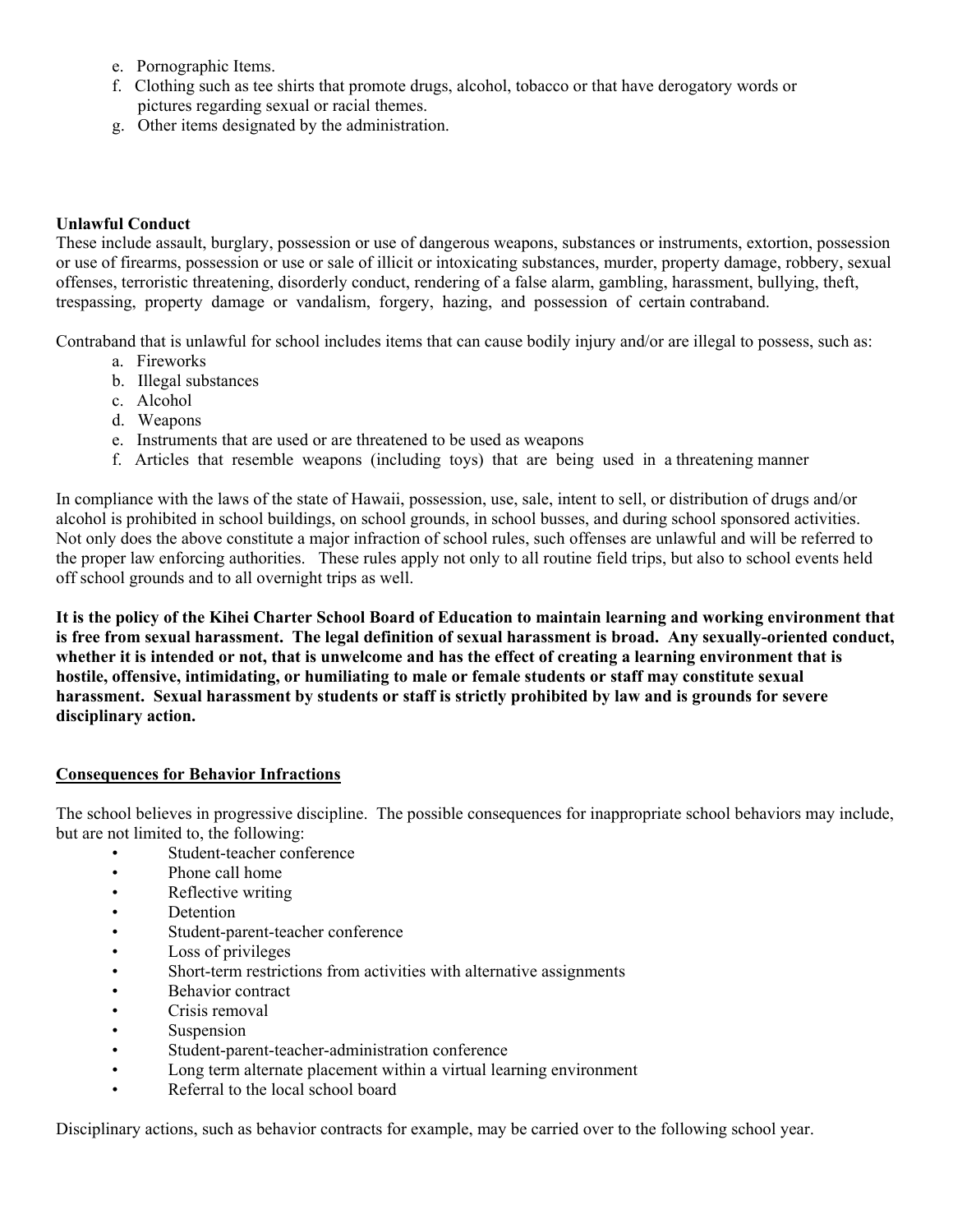"Insubordination" means disregard or refusal to obey a directive which a school employee is authorized to give, and/or refusal to follow reasonable requests given by school employees.

#### In addition:

**Swearing, verbally confronting, or displaying aggression at/towards a staff member will result in a minimum two day suspension.** 

#### **DUE TO KIHEI CHARTER SCHOOL'S ZERO TOLERANCE POLICY, ALL UNLAWFUL OFFENSES WILL RESULT IN A MINIMUM TWO WEEK SUSPENSION AND A MAXIMUM ONE YEAR SUSPENSION. IN ADDITION, STUDENTS WILL BE PUT ON DISCIPLINARY PROBATION WHICH STATES THAT ANY SUBSEQUENT UNLAWFUL OFFENSES WILL RESULT IN REFERRAL TO THE LOCAL SCHOOL BOARD FOR FURTHER ACTION.**

#### **DRUG, ALCOHOL, AND WEAPON INFRACTIONS WILL RESULT IN THE MAXIMUM SUSPENSION PERIOD OUTLINED IN CHAPTER 19 (92 SCHOOL DAYS AS OF 7/6/11).**

#### **STUDENT FOUND TO BE IN POSSESSION OF A FIREARM SHALL BE DISMISSED FROM SCHOOL FOR NOT LESS THAN A ONE YEAR PERIOD.**

#### **Field Trip Behavior**

A unique and integral part of the KCS curriculum is field-based work around Maui. Students are transported in the school's fifteen passenger vans to sites around the island, where they engage in authentic, hands-on work facilitated by our teachers and our community partners. **Safety is our school's number one concern when students are in the field. As such, KCS has strict safety guidelines that students must adhere to at all times.**

#### **In addition to following all school rules and expectations, students are also expected to abide by the following rules and expectations at all times when in the field:**

Follow van protocol, including:

- Sit in their assigned van seat
- Wear a safety belt
- Remain seated at all times
- Keep all hands, arms, heads, possessions, in the van at all times
- Maintain low noise level
- No eating in the van
- No vandalism students are expected to take care of vans and use equipment appropriately
- Stay seated in the van once it has been parked until the teacher directs the students to exit the vehicle

Follow all directions given by the teachers and/or community partners

Stay in the designated work area

Do not leave the group or wander off

Represent the school with positive behaviors (use positive verbal and non-verbal communication)

Be respectful of the safety of self and others

Be respectful of all property and objects (no throwing objects, no climbing on items, etc.)

All school-based consequences listed previously will be applied aggressively to field-based behavior infractions so as to maintain a safe environment for all students when in the field. Students who consistently demonstrate unsafe behaviors in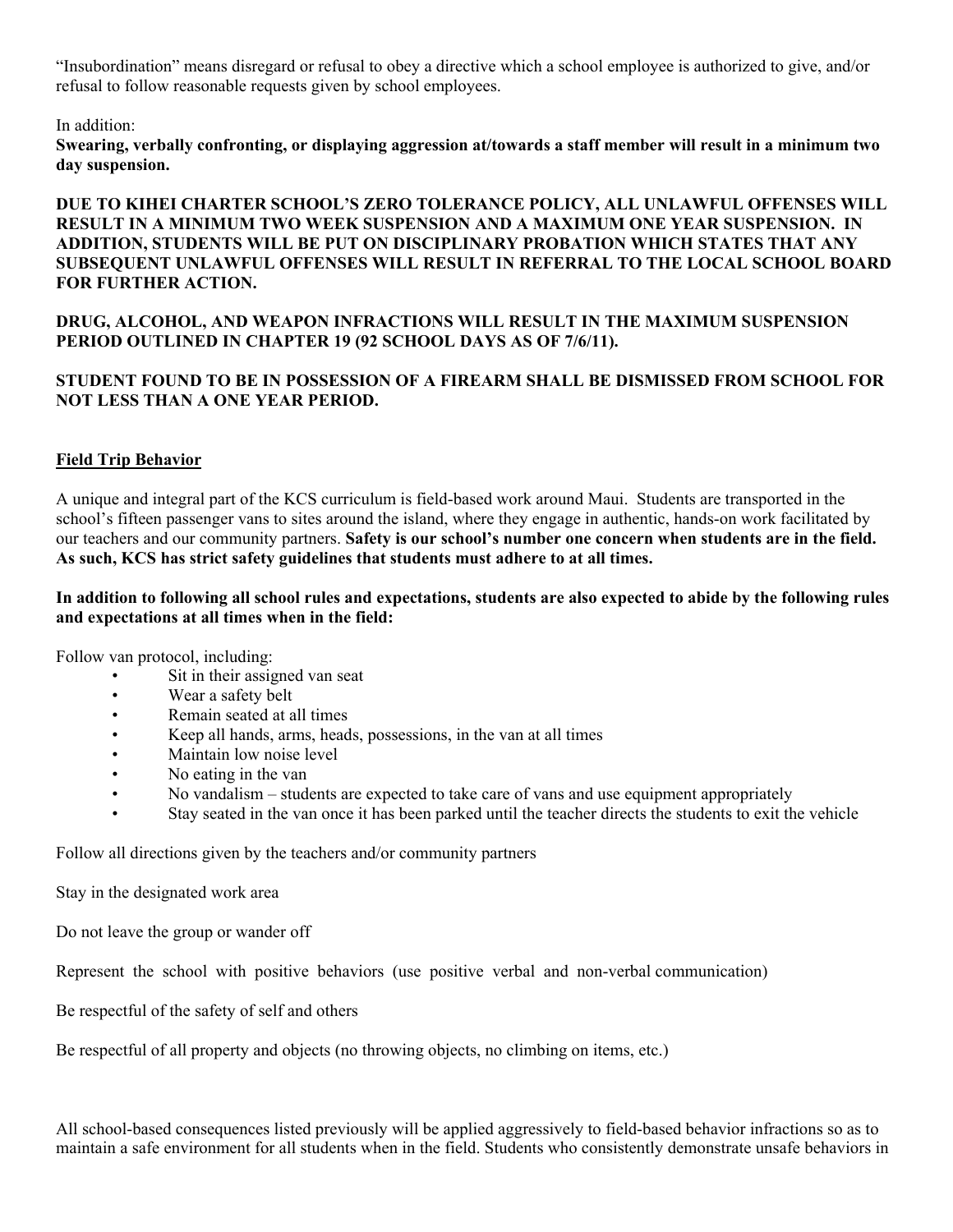the field and/or consistently do not adhere to minimum field behavior expectations will not be able to participate in the field-based learning activities. Field-based learning represents a substantial part of the KCS curriculum, and as such, current KCS placement may not be the appropriate educational placement for students who cannot participate safely in field work. In order to determine the most effective placement for the student, there will be a meeting with parents, the student, and administrators to determine alternative educational choices for the student within or beyond Kihei Charter School and/or referral to the Local School Board to determine further action.

#### **Dress Code**

Kihei Charter School has set basic standards to foster a concept of appropriate dress for the school as well as a business setting. There will be times when students are expected to be attired in a manner which exhibits a more professional demeanor, such as presentations, interviews, visitations or field trips. While we respect students' right to freedom of expression, we must also respect the right of others, and we must strive to represent ourselves and KCS in the most appropriate manner possible.

Apparel considered indecent and inappropriate for the educational atmosphere of the school and school related activities is strongly discouraged. When it has been determined that a student's dress is inappropriate, the student may be asked to change their attire or they may be issued a school shirt to wear for the reminder of the day. Continued violation of the dress code will result in a conference with the parent/guardian, student and an administrator.

Inappropriate dress will be determined by the administration or facilitator. Administration reserves the right to make additions or deletions to the student dress code as conditions or fads change. Disruption and health and/or safety concerns would be the cause of additions or deletions to the dress code.

Inappropriate accessories may be confiscated and will then be returned to the student at the end of the day or the parents may be asked to pick up the item after school.

As a guide for students, the following is an incomplete, yet helpful, list of unacceptable clothing for school as determined by the Kihei Charter School Board of Governance (If there is uncertainty regarding appropriateness of clothing, KCS director/staff will make a determination):

#### **Unacceptable:**

- Items that display/contain profanity or exhibit and/or promote drugs, alcohol, or sexual themes
- Items that display/contain statements or symbols that are derogatory to one's race, gender, national origin, religion, or sexual orientation
- Items that may be interpreted as promoting gang activity or an affiliation with gang activity
- Items that cause underwear to be exposed, including boys wearing undershirt tank tops (and including transparent clothing)
- Spaghetti straps tank tops and tube tops
- Short/skirts that do not reach finger length (arms straight down from shoulders)
- Items that expose a student's hip bones or pelvic region
- Items that can be considered "midriff" or "crop tops"
- Bathing suits, pajamas, lingerie, beach cover-ups, hats, and sun glasses inside of school.
- Items that do not sufficiently cover the body
- Bare feet (i.e. not wearing shoes)
- Items that damage the floor, furniture, school or other property
- Hats, bandanas, and hoods (Appropriate hats may be worn in the field)
- Sunglasses (may be approved by staff when working in the field)

Students who do not meet dress code expectations may result in one and/or a combination of the following:

- Wearing of appropriate clothing as provided by school
- Wearing of inappropriate apparel turned inside out
- Calling a parent to bring appropriate clothing to school
- Reflective writing, if the behavior is persistent
- Behavior contract, if the behavior is persistent
- Suspension, as a result of persistent, insubordinate behavior